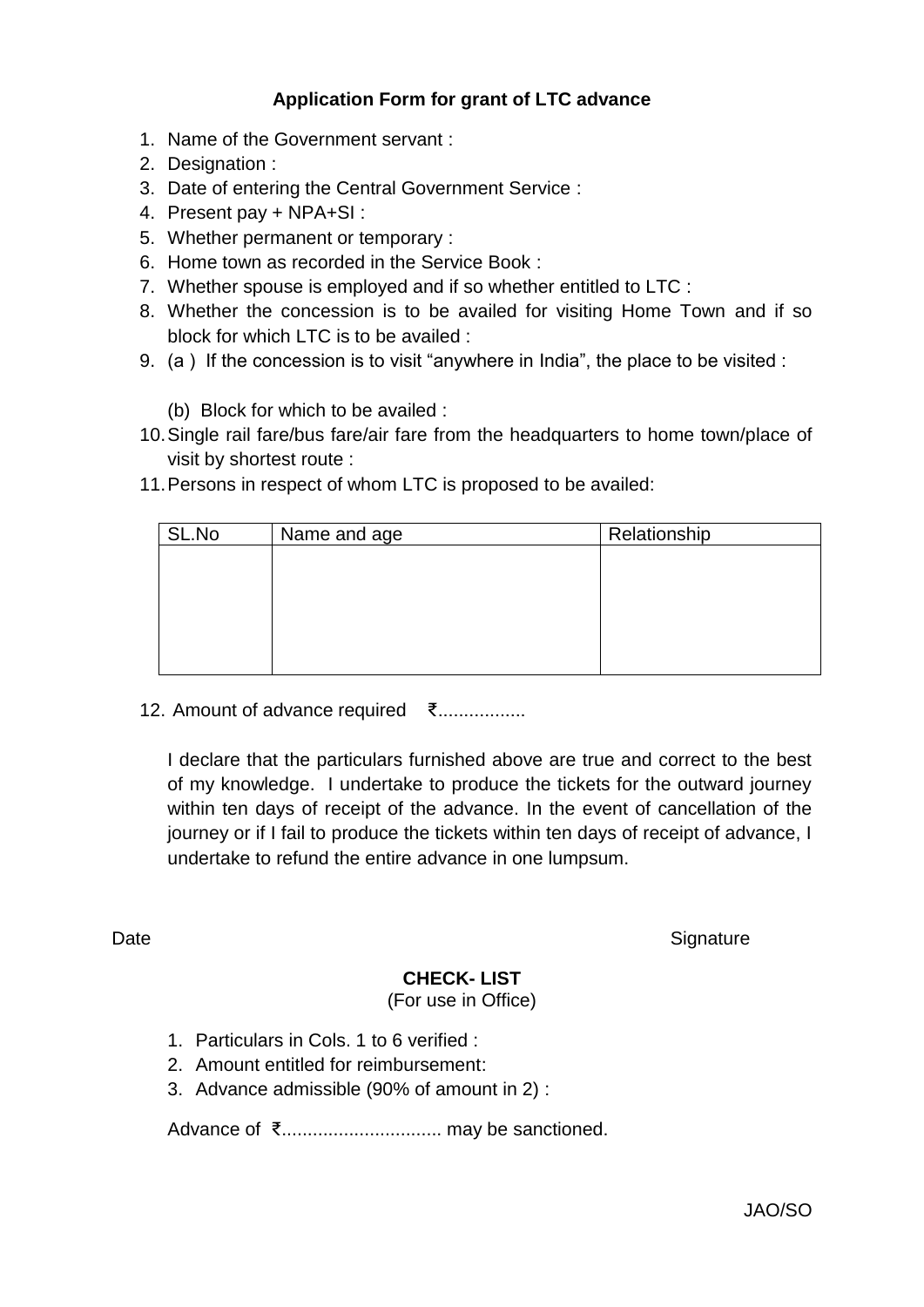For T.R 25 **CENTRAL** GAR-14-C

Sub-Bill Sub-Bill No................................

#### **LEAVE TRAVEL CONCESSION BILL**

For the Block :

[NOTE- This bill should be prepared in duplicate- one for payment and the other as office copy.]

#### **PART A**

(To be filled in by the Government Servant)

1. Name: 2. Designation:

3. Pay : 4. Headquarters:

5. Nature and period of leave sanctioned:

6. Particulars of members of family in respect of whom the Leave Travel Concession has been claimed:

| S.No | Name | Age | Relationship with the Govt. servant |
|------|------|-----|-------------------------------------|
|      |      |     |                                     |
|      |      |     |                                     |

7. Details of journey (s) performed by Government Servant and the members of his/her family

| Departure   Arrival   Distance | in km | Mode<br>Οt | J Class<br>Accommodation   of | of No. | paid | Fares   Remarks |
|--------------------------------|-------|------------|-------------------------------|--------|------|-----------------|
|                                |       | travel     | used                          | fares  |      |                 |
|                                |       |            |                               |        |      |                 |
|                                |       |            |                               |        |      |                 |
|                                |       |            |                               |        |      |                 |
|                                |       |            |                               |        |      |                 |

8. Amount of advance, if any, drawn : ₹........................

CERTIFIED THAT -----

1. The information as given above is true to the best of my knowledge and belief;

2. That my spouse is not employed in Government service/that my spouse is employed in Government service and the concession has not been availed of by him/her separately for himself/herself or for any of the family members for the concerned block of years;

*Contd...*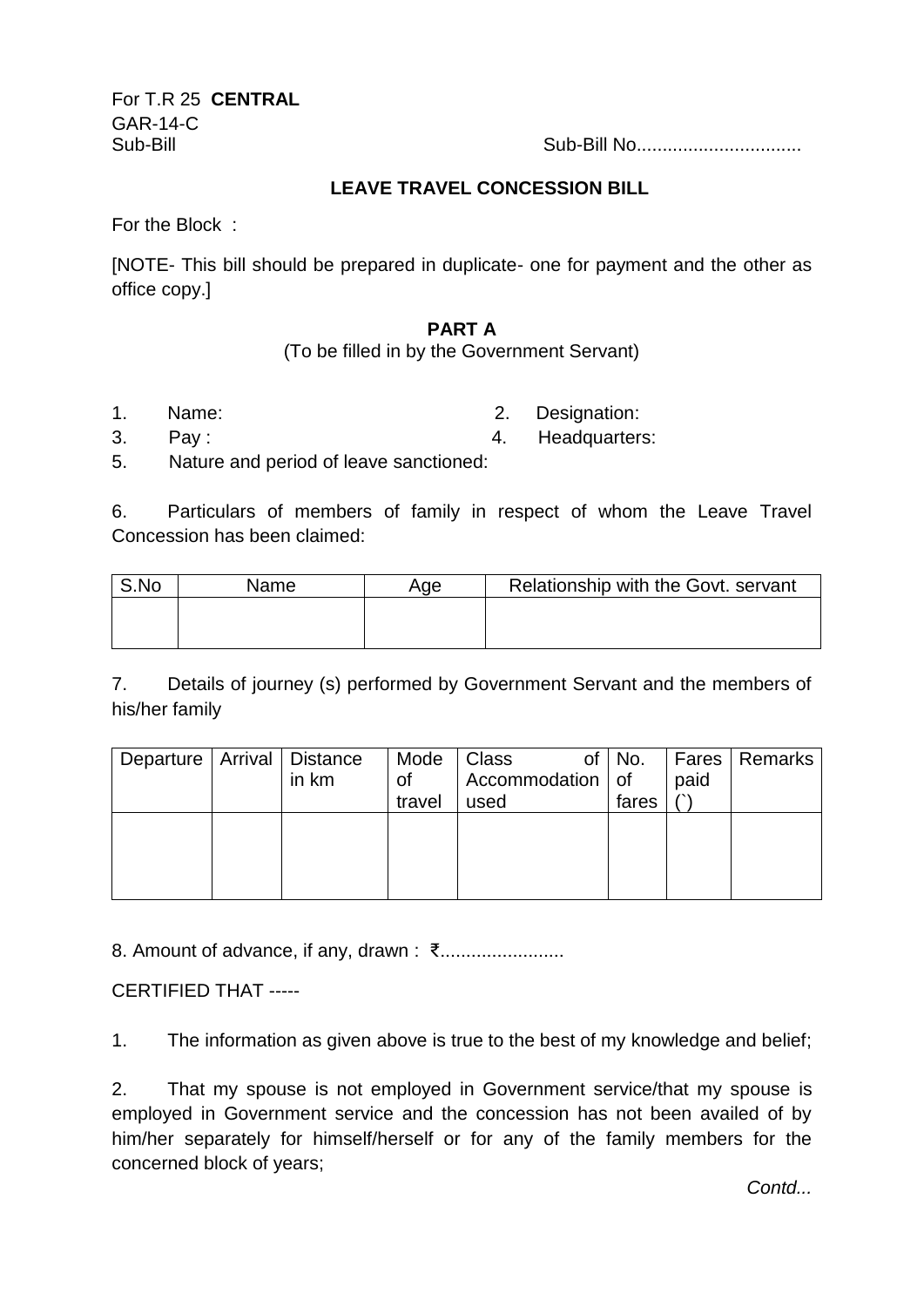### *From pre-page:*

3. That my spouse for whom LTC is claimed by me is employed in .............(name of the Public Sector Undertaking/Corporation/Autonomous Body, etc), which provides Leave Travel Concession facilities but he/she has not prepared and will not prefer, any claim in this behalf to hi/her employer; and

4. That my spouse for whom LTC is claimed by me is not employed in any Public Sector Undertaking/corporation/Autonomous Body, financed wholly or partly by the Central Government or a Local Body, which provides Leave Travel Concession facilities to its employees and their families.

Date **Signature of Government Servant** 

#### **PART B**

(To be filled in by the Bill Section)

1. The net entitlement on account of leave travel concession works out to as detailed below-

(a) Railway/air/bus/Steamer fare :

(b) Less amount of advance drawn vide Vr.No................, dated.........................

- (c) Net amount:
- 2. The expenditure is debitable to..............................................

Bill clerk

(Initial) **Drawing** and Disbursing Officer (Signature)

> **Countersigned** Controlling Officer (Signature)

Certified that necessary entries have been made in the service Book of

Shri/Smt./Kum...........................................................

(Signature of the Officer authorized to attest entries in the Service Book)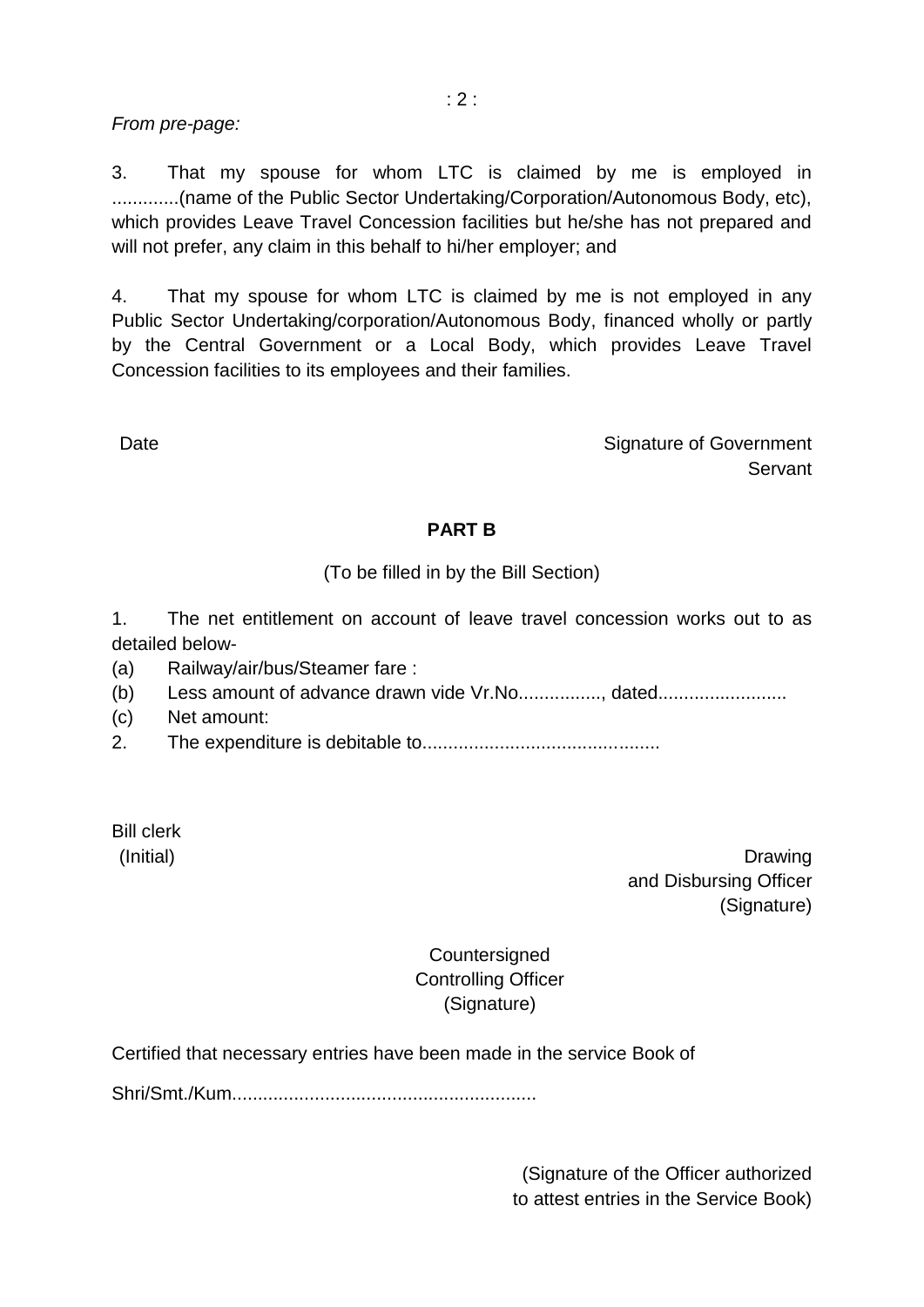### **REGISTER OF LTC CLAIMS**

| S.        | <b>Bill No</b>    | Name &   | <b>Block</b>      | Place    | Fo        | Amt  | Bill      | Dat  | Gross  | <b>Net</b> | Rem  |
|-----------|-------------------|----------|-------------------|----------|-----------|------|-----------|------|--------|------------|------|
| <b>No</b> | & Date            | Desn. of | Year              | of Visit |           | of   | <b>No</b> | e of | Amt.   | Amt        | arks |
|           | of                | Govt.    |                   |          | wh        | Adv  | &Date     | Rec  | of the |            |      |
|           | Advanc            | Servant  |                   |          | <b>om</b> |      | οf        | eipt | bill   |            |      |
|           | e /Final          |          |                   |          | cla       | Fin  | Adjust    | 0f   |        |            |      |
|           | Bill              |          |                   |          | im        | al   | ment      | clai |        |            |      |
|           |                   |          |                   |          | ed        | clai |           | m    |        |            |      |
|           |                   |          |                   |          |           | m    |           |      |        |            |      |
| (1)       | $\left( 2\right)$ | (3)      | $\left( 4\right)$ | (5)      | (6)       | (7)  | (8)       | (9)  | (10)   | 11         | (12) |

### **NOTES:-**

- 1. Entries for advance bill should be made in red ink.
- 2. In case of final claim where no advance has been drawn, columns(1) to (7) only need to be filled up.
- 3. In case of adjustment bills, columns (9) to (12) against the S.No. of the advance bill should be filled up while passing the net claim.
- 4. If net amount of the adjustment bill is for a minus amount, particulars of recovery of the balance should be indicated in column (12).

The two certificates one from the controlling Officer and the other from the govt. Servant concerned should be submitted to the audit authorities along with the T.A. bills for travel concession.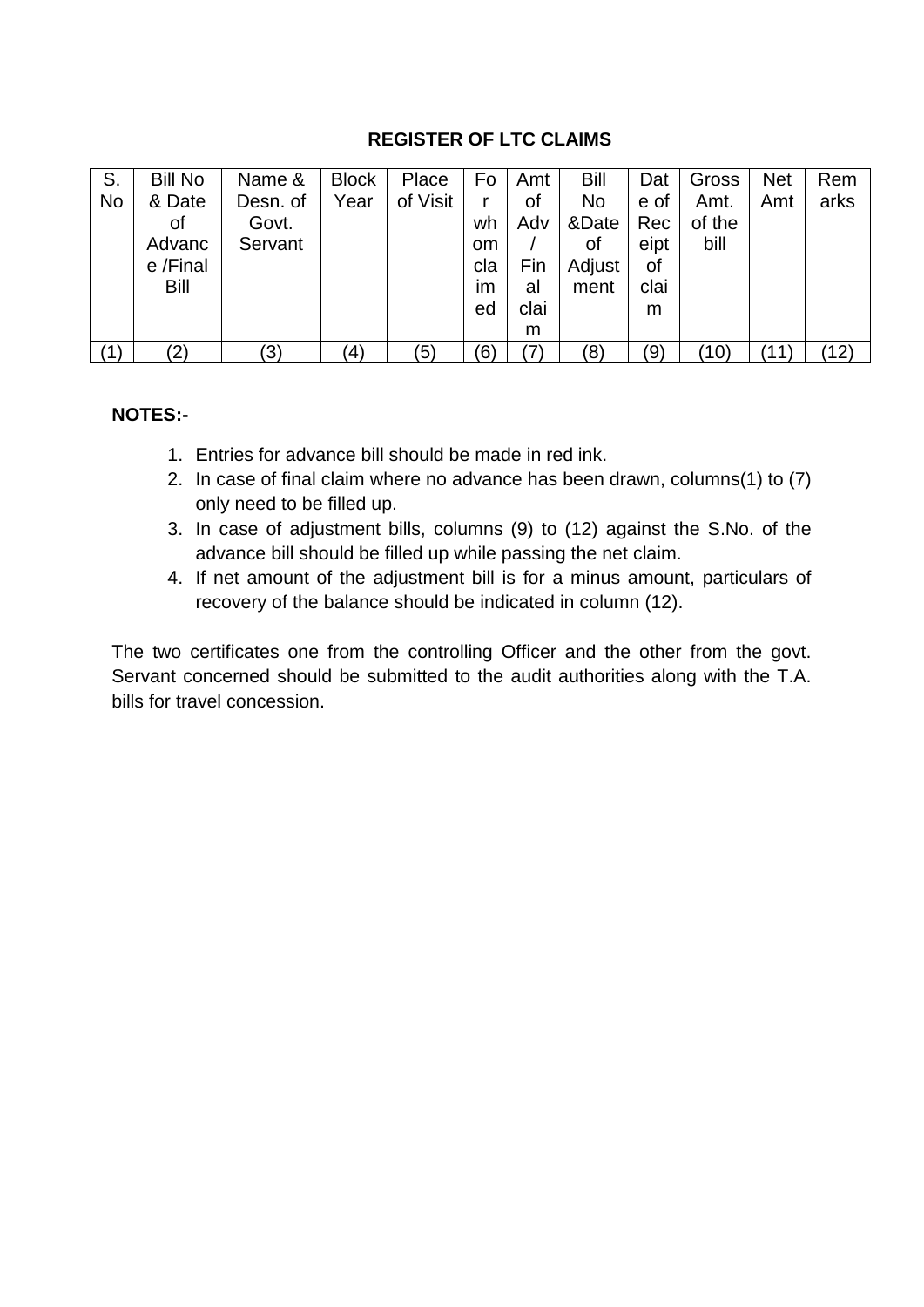# **CERTIFICATES TO BE GIVEN BY THE CONTROLLING OFFICER**

Certified –

- (i) That Shri/Shrimati/Kumari (name of the Government servant)................... has rendered continuous service for one year or more on the date of commencing the outward journey.
- (ii) That necessary entries have been made in the Service Book of Shri/Shrimati/Kumari.................................

(Signature and designation of the Controlling Officer)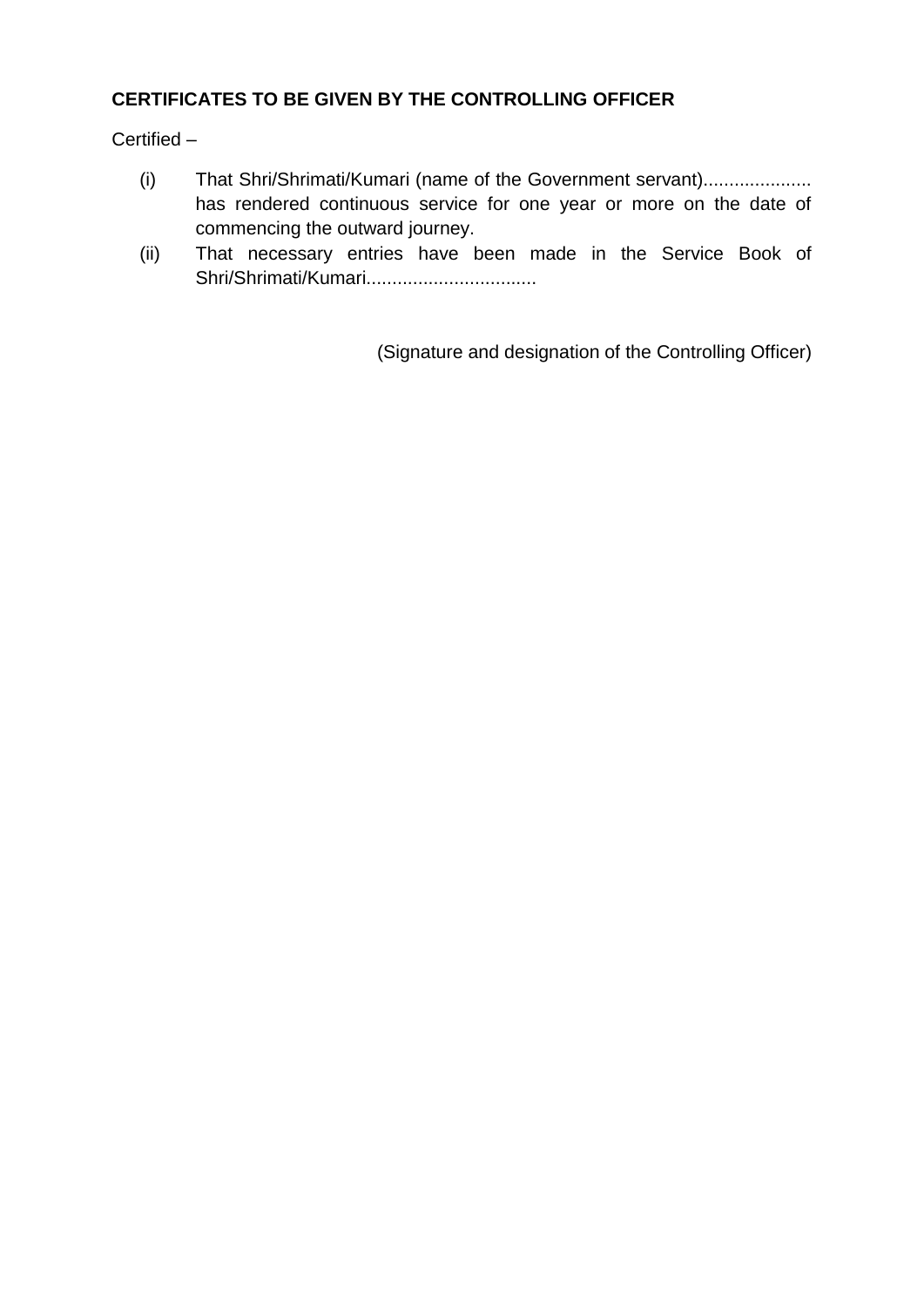# **CERTIFICATES TO BE GIVEN BY THE GOVERNMENT SERVANT**

- 1. I have not submitted any other claim so far for Leave Travel Concession in respect of myself or my family members in respect of the Block of two years 20........and 20...............
- 2. I have already drawn TA for the Leave Travel Concession in respect of a journey performed by me/my wife with ................. children. This claim is in respect of the journey performed by my wife/myself with .............. children none of whom travelled with the party on the earlier occasion.
- 3. The journey has been performed by me/my wife with children to the declared "hometown.' viz..........................
- 4. That my husband/wife is not employed in Government Service.

That my spouse is employed in Government Service and the concession has not been availed of by him/her separately for himself/herself or any of the family members for the concerned block of two/four years.

Signature of the Government Servant